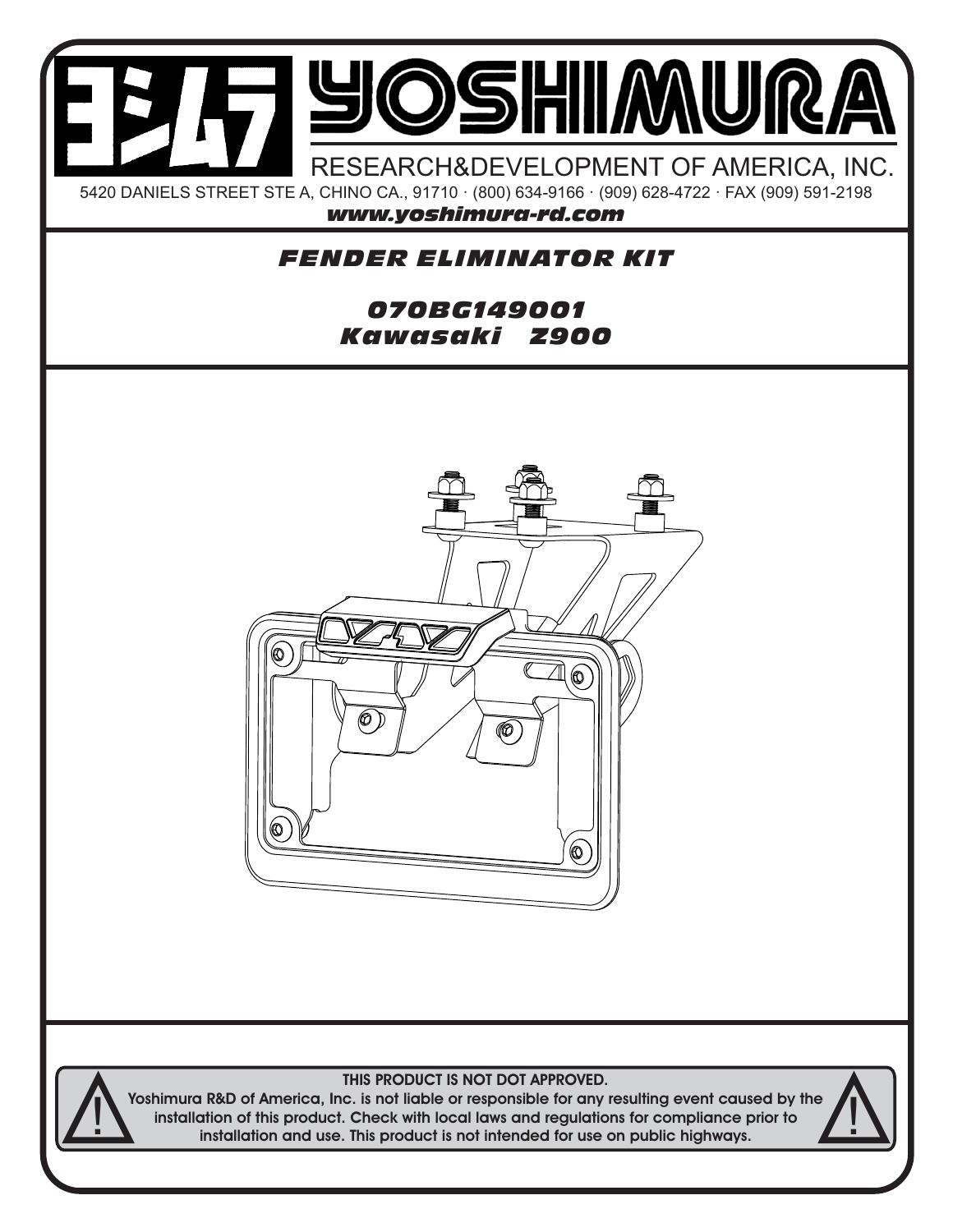

| No.            | <b>Item</b>         | <b>Description</b>               | Qty.           |
|----------------|---------------------|----------------------------------|----------------|
| 1              | 12200-FEBKT         | <b>License Plate Bracket</b>     |                |
| $\overline{2}$ | 14200-TSL           | Left Turn Signal Bracket         | 1              |
| 3              | 14200-TSR           | <b>Right Turn Signal Bracket</b> | 1              |
| 4              | 14900-FEBKT         | <b>Fender Eliminator Bracket</b> | 1              |
| 5              | 070BG-LH-K1         | <b>LED Light</b>                 | 1              |
| 6              | 070BG-LPF           | <b>License Plate Frame</b>       | 1              |
| $\overline{7}$ | 6MMLN               | 6mm Nylon Lock Nut               | 8              |
| 8              | 6MMWASHER           | 6mm Flat Washer                  | 4              |
| 9              | 6MMWASHERL          | 6mm Large Flat Washer            | 4              |
| 10             | 6X12X7SPR           | <b>Aluminum Spacer</b>           | 4              |
| 11             | M4X6BHS             | 4mm X 6mm Button Head Screw      | $\overline{2}$ |
| 12             | M6X10BHS            | 6mm X 10mm Button Head Screw     | $\overline{2}$ |
| 13             | M6X14BHS            | 6mm X 14mm Button Head Screw     | $\overline{2}$ |
| 14             | M6X16BHS            | 6mm X 16mm Button Head Screw     | $\overline{2}$ |
| 15             | M6X25BHS            | 6mm X 25mm Button Head Screw     | 4              |
| $***$          | $ZT-200$            | <b>Cable Ties</b>                | $\overline{2}$ |
| $***$          | 17029               | Yoshimura Sticker Kit            | 1              |
| $***$          | <b>BN-SSS-22-18</b> | <b>Butt Connectors</b>           | 2              |

\*\*\* The Yoshimura Universal Turn Signal Bracket Kit is to be used with aftermarket stud-mounted turn signals and is sold separately.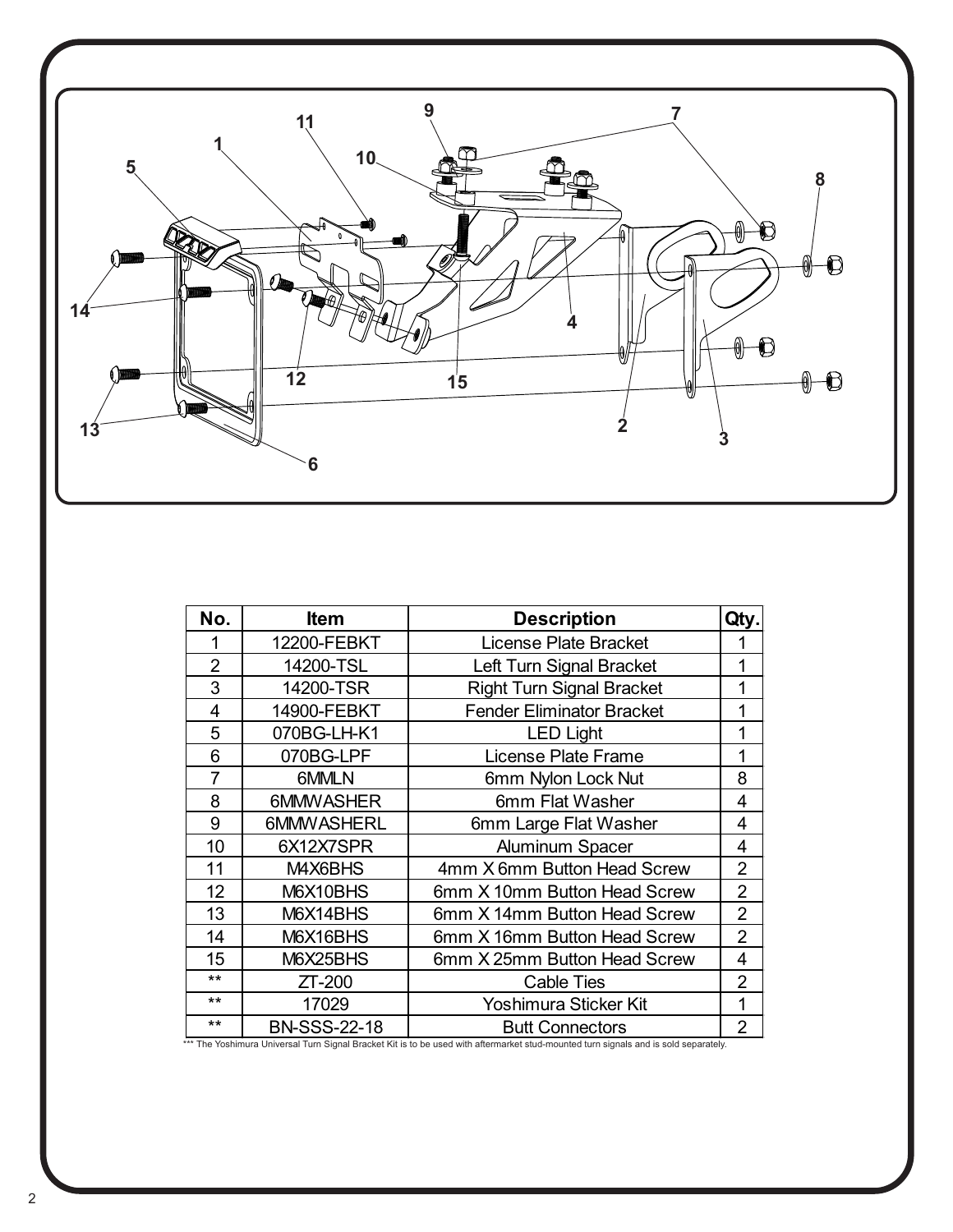## **Removal**

- Remove passenger seat.
- 2. Remove the upper rear seat cover.
- 3. Locate and disconnect the license plate light and turn signal connectors.
- 4. While securely supporting the stock fender assembly, remove the four bolts securing the fender assembly to the frame. Carefully remove the stock fender assembly making sure not to damage the connectors in the process.
- 5. Disassemble the stock fender assembly and remove the left and right turn signals.
- 6. Cut the stock license plate light connector from the stock fender assembly. Be sure to cut at least a 6" section of wire from the connector.

## **Installation**

1. Install (No. 5) *070BG-LH-K1,* Yoshimura license plate light onto (No. 1) *12200-FEBKT,*  Yoshimura fender eliminator bracket using (No. 11) *M4X6BHS,* 4mm button head screws provided in the kit.



2. Using the *BN-SSS-22-18* butt connectors provided in the kit, connect the Yoshimura license plate light wires to the stock license plate light wires as follows:

 Red -to- Red Black/Yellow -to- Black

- a) Strip the stock fender light wire ends 1/4" - 1/2" and insert into *BN-SSS-22-18,* butt connectors provided in the kit.
- b) Center the spliced wire ends in the middle and using a heatgun or lighter, apply heat evenly on the outer edges of the butt connector to shrink and hold wires in place.
- c) Making sure that the stripped ends are centered, heat the center of the butt connector evenly until the solder begins to liquify.
- d) Allow to cool completely and tug both ends of the wires to verify that connection is secured.

Scan for link to butt connector instruction video.



3. Install (No. 1) *12200-FEBKT,* license plate bracket onto (No. 4) *14900-FEBKT,* fender eliminator bracket using (No. 12) *M6X10BHS,*  6mm button head screws.



- 4. Using the stock hardware, install left and right turn signals onto (No. 2,3) *14200-TSL/R,*  left and right turn signal brackets.
- 5. Install (No. 2,3) *14200-TSL/R,* left and right turn signal brackets and (No. 6) *070BG-LPF*, license plate frame using the (No. 13,14) *M6X16BHS* and *M6X14BHS*, 6mm button head screws as shown below.



6. Route license plate light and turn signal wires through the hole in (No. 4) *14900-FEBKT,*  fender eliminator bracket and under passenger seat and re-connect.